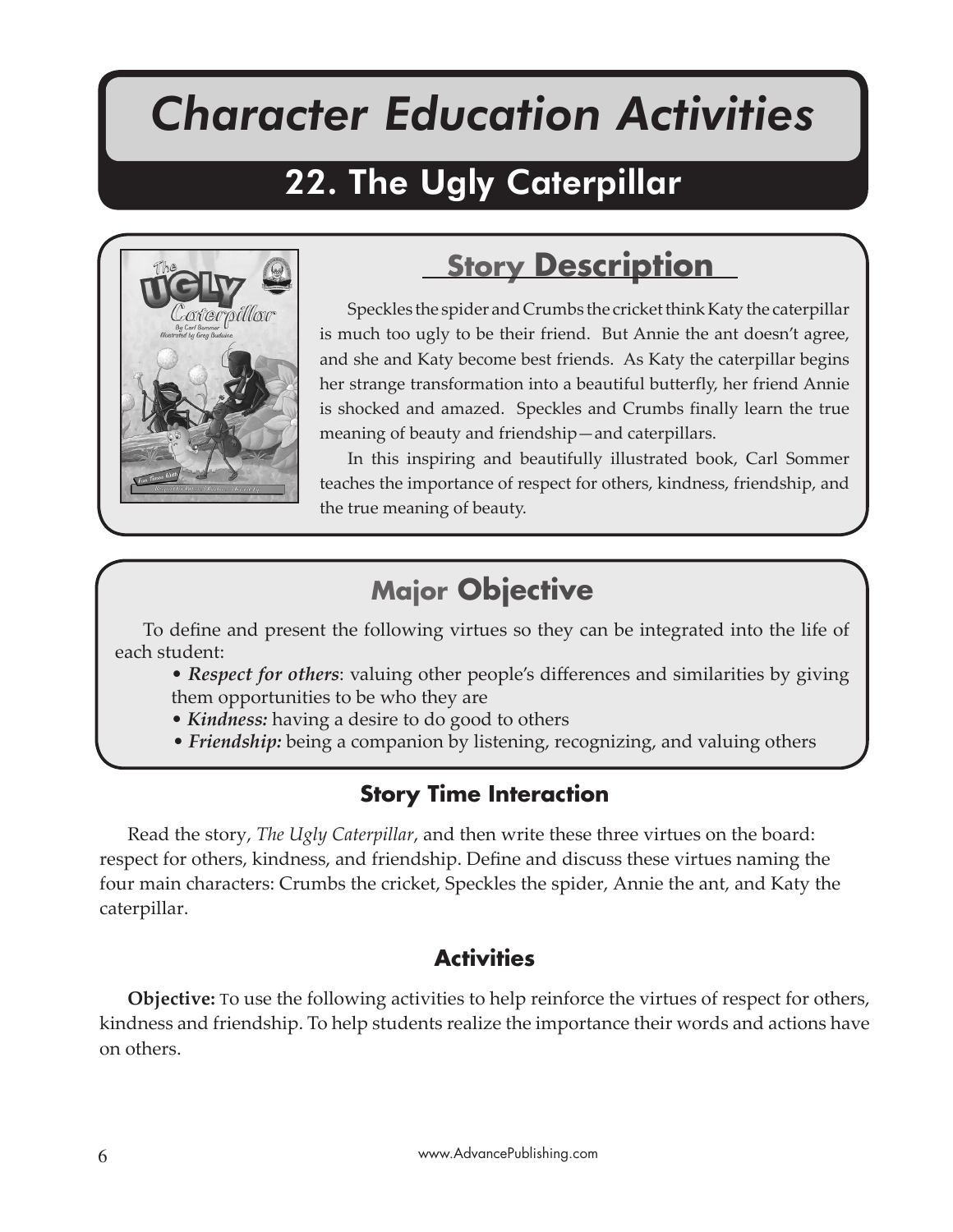#### **Friendship**

**Goal:** To show students how they can help themselves to be friendly

**Discuss:** Speak about Katy's feelings and how Annie was able to help her overcome her hurts. Talk about ways of being a friend:

- Listening to one another
- Helping one another solve problems
- Looking for something to give an honest compliment about
- Disagreeing without hurting each other
- Being dependable and trustworthy
- Giving room for your friends to be themselves
- Caring about the well-being of another person

Discuss how Crumbs and Speckles could have responded differently when Annie asked to join them. Emphasize the importance of respect for others who are different.

#### **Current Events Assignment**

**Teacher:** Prepare articles from newspapers, magazines, or web sites showing respect for others, kindness, and friendship.

**Students:** Collect articles from newspapers, magazines, or web sites showing respect for others, acts of kindness, or the benefits of friendship.

**Class:** Have students discuss their findings. Ask students: Why did you pick this article or picture?

#### **Patchwork Paper Quilt**

**Goal**: To point out that each person is special in his own way and that each has unique individual qualities that contribute to the entire class

**Lesson:** Speckles and Crumbs needed to understand that Katy was very special despite her appearance. They should have taken time to get acquainted, as Annie did, before they made up their minds about her.

**Patchwork paper quilt:** White paper or colored construction paper, scissors, glue, markers, gli�er, etc.

**Procedure:** The class is going to make a unique patchwork quilt. Each student will make a patch for the quilt with its own design. Have students write their name on the patch and decorate it however they want. In order to get the proper amount of sheets for a quilt, some students will be permitted to make two patches.

**Lesson:** Just as all patches are different, so are the students. Discuss how each piece of this patchwork quilt is unique. Likewise, each student is unique and has special qualities to contribute to their class and families.

### **Life Cycle of a Butterfly**

**Goal**: To teach the life cycle of a bu�erfly and to appreciate the wonders of nature

**Lesson**: Students will learn about the life of a bu�erfly. Use the book, *The Ugly Caterpillar,* to demonstrate the life cycle from an egg, caterpillar, chrysalis, and bu�erfly.

Discuss the difference between a *chrysalis* and a *cocoon*. A butterfly emerges from a chrysalis and a moth emerges from a cocoon.

**Web**: For additional information, type in on a web search engine: "life cycle of a butterfly."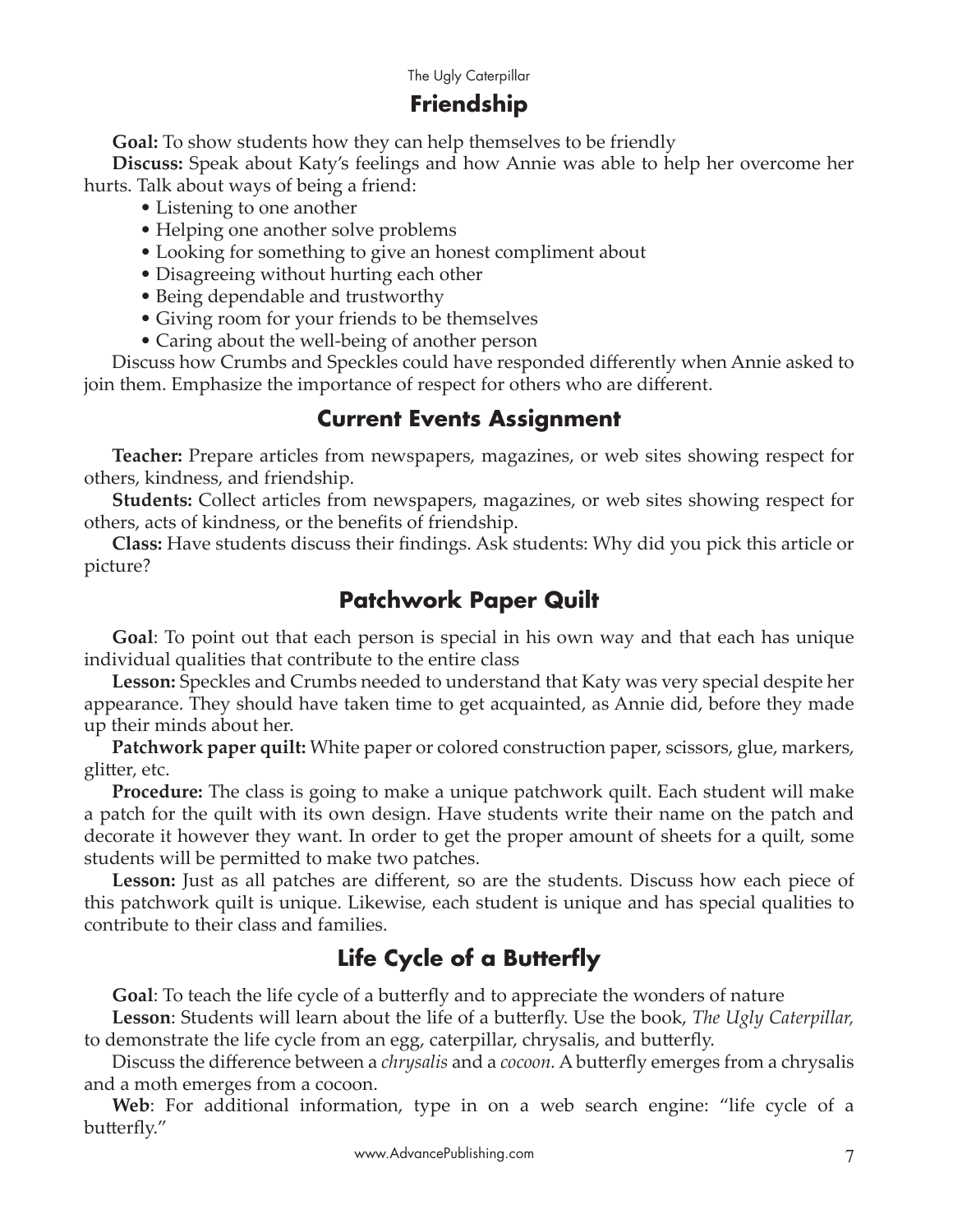**Optional**: If caterpillars are available, collect some caterpillars and place them in a large jar with the same type of leaves they are eating. Let students make a chart and record their growth. Provide new leaves as needed.

Watch when the butterfly makes its chrysalis or the moth its cocoon. When the butterfly or moth emerges, let the students admire the butterfly or moth. Then let the butterfly or moth go free.

### **Craft Project: Butterfly–Four Life Cycle Stages**

**Science Project:** Life Cycle of a Butterfly–egg, caterpillar, chrysalis, then butterfly **Materials :**

- Construction paper all colors
- Rice for eggs
- Bite size lasagna for caterpillar
- Pasta shells for chrysalis
- Pasta bow ties for butterfly
- Small leaves
- Small twigs
- Glue
- Paintbrushes to spread glue

Craft project:

- Fold a piece of paper into 4 equal parts.
- Upper left is stage one: egg
- Upper right is stage two: caterpillar
- Lower right is stage three: chrysalis
- Lower left is stage four: butterfly

**Project**: Explain to students that they will use the pasta to make their pictures of the life cycle figures. Students glue twigs and leaves on paper to represent proper environment. Then they glue rice for eggs, lasagna for caterpillar, pasta shell for chrysalis, and bow ties for bu�erfly.

**Tying it together:** It takes time for the caterpillar to become a beautiful butterfly, and it must complete each step. No stage can be skipped, so the caterpillar must do his part in each step and be patient! In the same way we must be patient with each other as we learn and grow.

What kind of butterfly is inside of you? Some of you may become an artist, writer, singer, manager, engineer, business owner, etc.

#### **Drama Integration/Role-Play—New Kid**

**Goal**: To help students treat others kindly

**Lesson**: Pick two girls and then two boys to do the acting. Have one act as a new classmate coming into class. Have one student role-play the wrong way to welcome someone. Then have the other student show the right way to make a newcomer feel welcome.

Points for discussion after the role-play:

- How would you feel if you were the one left out?
- How would you feel if you were heartily welcomed?
- How can we learn that each person is special and can provide a special uniqueness to the class.

Discuss ways to make someone feel welcome: greeting, speaking, showing things in the class, helping, choosing them to play a game, etc.